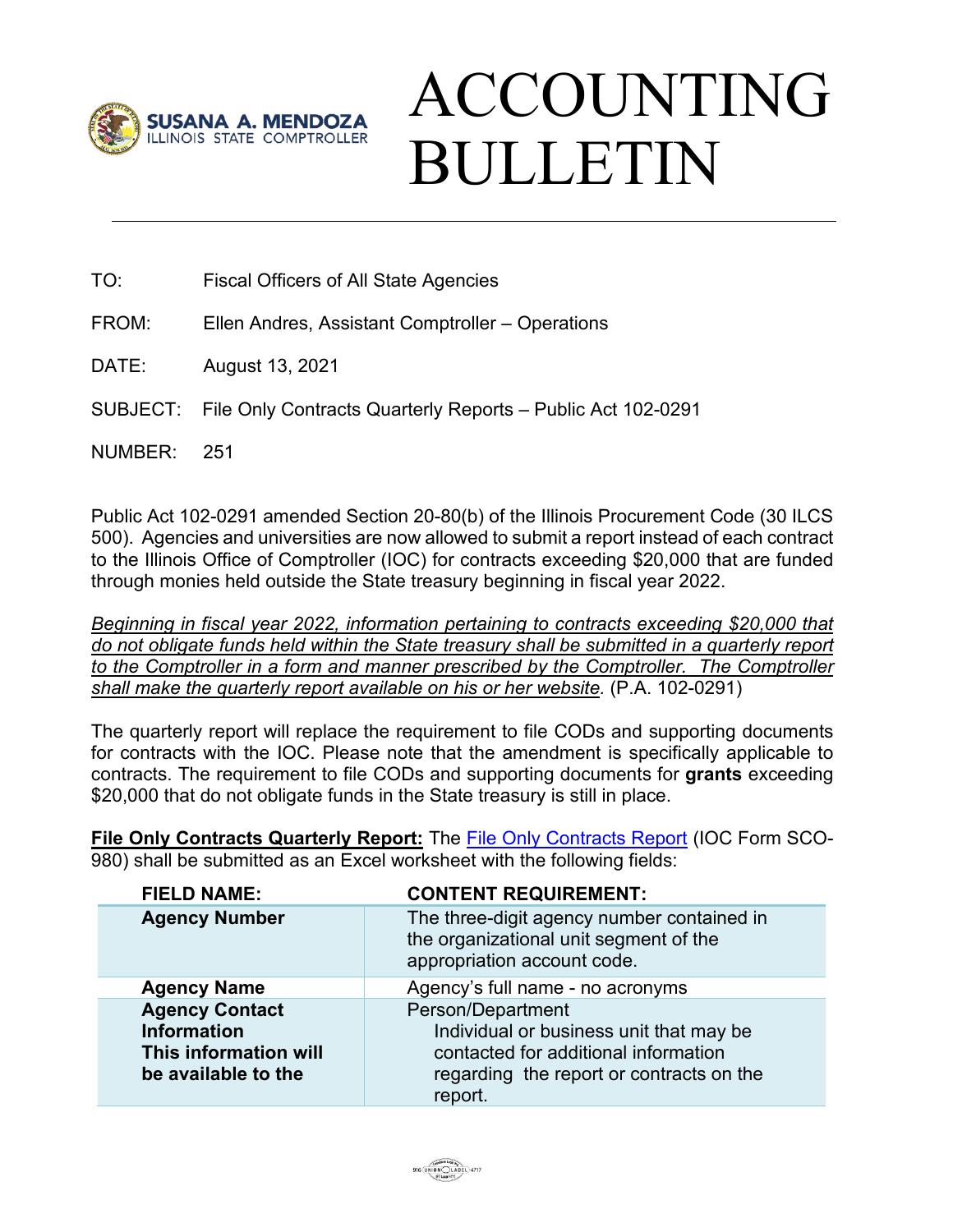| public on the<br>website.<br><b>Reporting Quarter</b> | <b>Phone Number</b><br>Phone number for the person/department<br>identified above.<br><b>Email Address</b><br>Email address for the person/department<br>identified above.<br>The term the data provided applies to.                                                                                                                                                                                                                                                          |
|-------------------------------------------------------|-------------------------------------------------------------------------------------------------------------------------------------------------------------------------------------------------------------------------------------------------------------------------------------------------------------------------------------------------------------------------------------------------------------------------------------------------------------------------------|
| <b>Fiscal Year</b>                                    | The four-digit fiscal year the contract belongs<br>to.                                                                                                                                                                                                                                                                                                                                                                                                                        |
| <b>Contract Number</b>                                | The number assigned by the agency of up to<br>10 alpha-numeric characters which identifies<br>the contract within the agency. All contracts<br>must have a unique number and that unique<br>number cannot be used again in any future<br>year. However, the same number must be<br>used for the entire life of a multiple-year<br>contract.                                                                                                                                   |
| <b>Contract Action</b>                                | Indicate the type of contract action:<br>$N(\text{ew})$ – establish a contract for the current<br>fiscal year<br>$R(e-estabilishment) - re-estabilishment of a$<br>multi-year contract in the current fiscal<br>year<br>$C$ (hange) – any subsequent action, which<br>took place during the reporting quarter, to<br>a contract already on file for the current<br>fiscal year, i.e., increasing/decreasing the<br>amount, changing the contract term,<br>vendor change, etc. |
| <b>Vendor Name</b>                                    | The vendor name should be the same as the<br>vendor name on an invoice and/or voucher.                                                                                                                                                                                                                                                                                                                                                                                        |
| <b>Current Fiscal Year</b><br><b>Amount</b>           | The amount payable under this contract for<br>the current fiscal year. If a contract change is<br>reflected, this field will reflect the original<br>contract amount plus any increases or<br>decreases reported during the reporting<br>quarter.                                                                                                                                                                                                                             |
| <b>Contract Term</b>                                  | Enter the beginning and ending dates of the<br>contract in MM/DD/CCYY format.<br>• From - The start date of the contract.<br>• To - The ending date of the contract.<br>The dates reflect the full term of the contract,<br>not just the current fiscal year dates.                                                                                                                                                                                                           |
| <b>Description of</b><br><b>Goods/Services</b>        | A brief description of the type of<br>goods/services to be provided by the vendor,<br>i.e., copy paper, lease of building for student<br>housing, motor fuel, retainer for legal<br>services, etc.                                                                                                                                                                                                                                                                            |